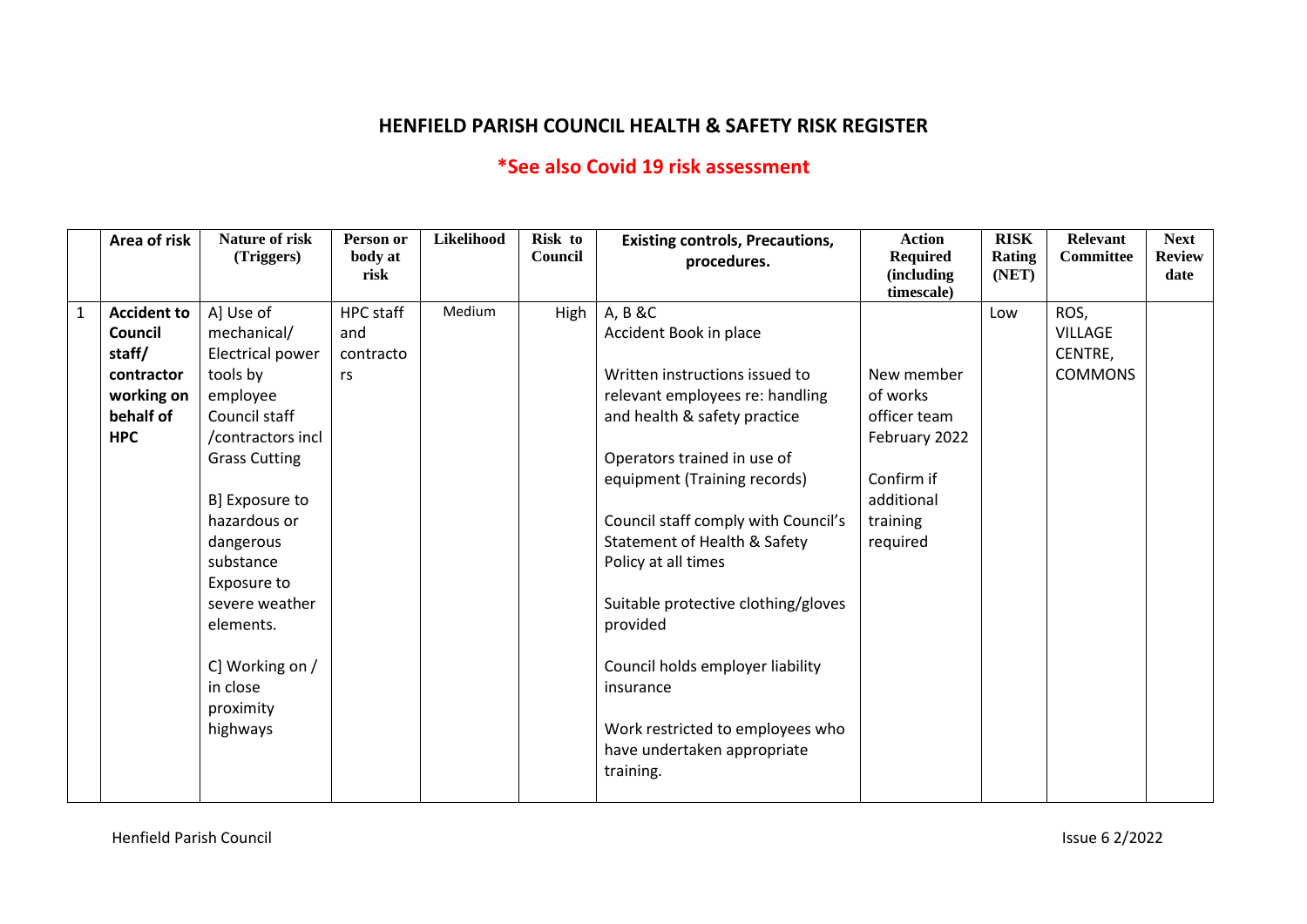|  | Contractors hold adequate public<br>liability insurance                                                                                                                                                                                                                                                                                          |  |  |
|--|--------------------------------------------------------------------------------------------------------------------------------------------------------------------------------------------------------------------------------------------------------------------------------------------------------------------------------------------------|--|--|
|  | Contractors have comprehensive<br>risk assessment & Health/Safety<br>Policy (on file)                                                                                                                                                                                                                                                            |  |  |
|  | Council holds £10m public liability<br>insurance<br>C]<br>Staff received & comply with traffic<br>management training including<br>appropriate signage<br>Two members of staff present<br>when working in carriageway<br>Risk assessment undertaken before<br>commencing work<br>Work aborted where medium or<br>high risk occurrence identified |  |  |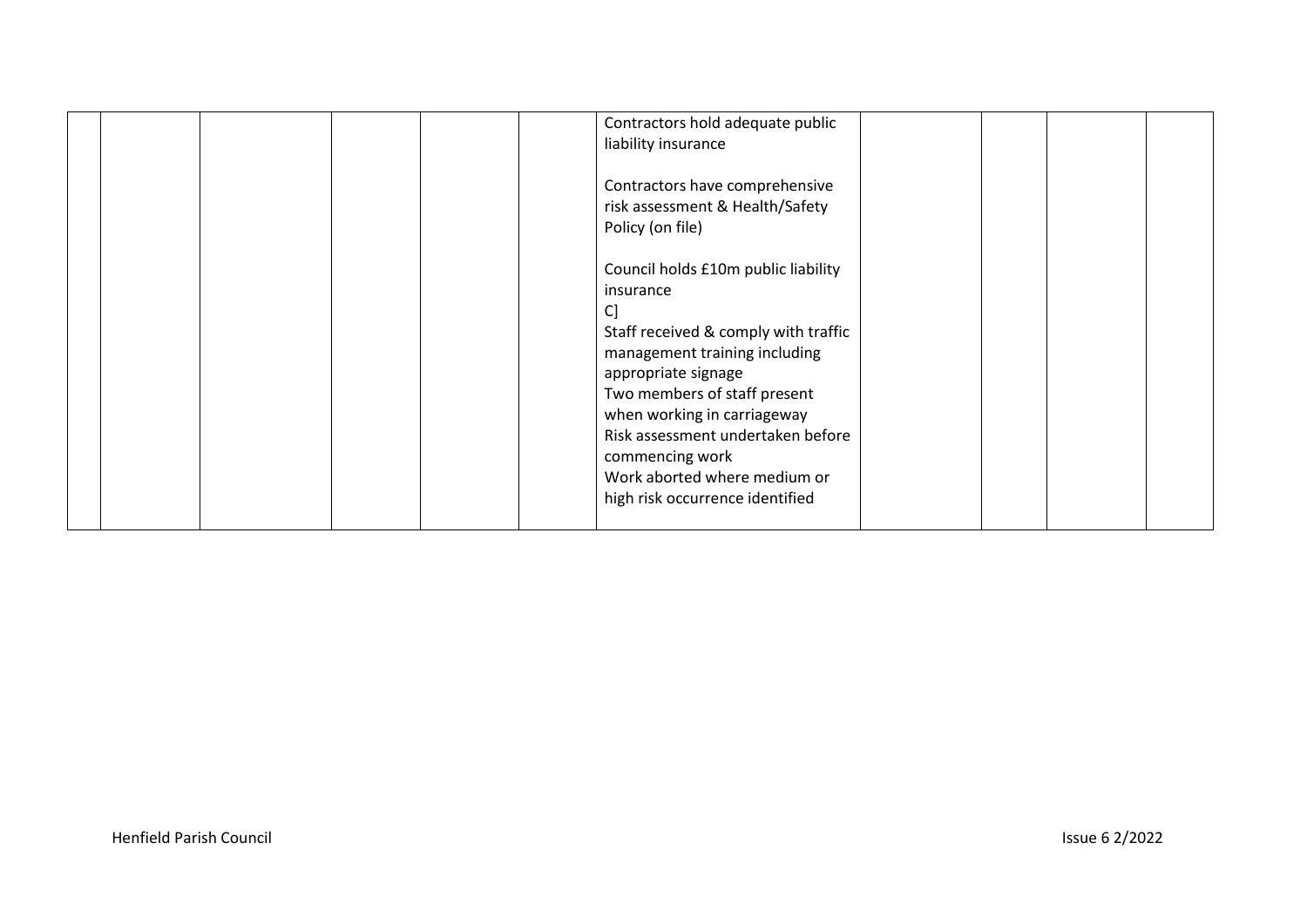| $\overline{2}$ | <b>Accident to</b> | Injury caused by  | Public | Medium | Medium | Public Liability Insurance.                                                                                                                                                                                  | None | Low | OS,            |  |
|----------------|--------------------|-------------------|--------|--------|--------|--------------------------------------------------------------------------------------------------------------------------------------------------------------------------------------------------------------|------|-----|----------------|--|
|                | general            | play areas/       |        |        |        |                                                                                                                                                                                                              |      |     | <b>VILLAGE</b> |  |
|                | public on          | equipment         |        |        |        | Regular Programme of Inspections                                                                                                                                                                             |      |     | CENTRE,        |  |
|                | Parish             | failure or fault. |        |        |        | & Records of safety Inspections                                                                                                                                                                              |      |     | <b>COMMONS</b> |  |
|                | Council            |                   |        |        |        | Play equipment Inspected weekly -                                                                                                                                                                            |      |     |                |  |
|                | property or        | Injury caused by  |        |        |        | by Council.                                                                                                                                                                                                  |      |     |                |  |
|                | using HPC          | street light      |        |        |        | Play Areas cleared of litter at least                                                                                                                                                                        |      |     |                |  |
|                | equipment          | fixture           |        |        |        | weekly                                                                                                                                                                                                       |      |     |                |  |
|                |                    |                   |        |        |        | Annual inspection of Play area -                                                                                                                                                                             |      |     |                |  |
|                |                    | Injury caused by  |        |        |        | ROSPA (includes risk assessment).                                                                                                                                                                            |      |     |                |  |
|                |                    | falling tree/     |        |        |        | Street Lights inspected regularly as                                                                                                                                                                         |      |     |                |  |
|                |                    | branches          |        |        |        | part of maintenance contract                                                                                                                                                                                 |      |     |                |  |
|                |                    |                   |        |        |        | Annual documented inspection of                                                                                                                                                                              |      |     |                |  |
|                |                    | Grave stones      |        |        |        | all monuments.                                                                                                                                                                                               |      |     |                |  |
|                |                    | and monuments     |        |        |        | Full tree survey at least every 3                                                                                                                                                                            |      |     |                |  |
|                |                    | becoming          |        |        |        | years.                                                                                                                                                                                                       |      |     |                |  |
|                |                    | dislodged and     |        |        |        |                                                                                                                                                                                                              |      |     |                |  |
|                |                    | falling onto      |        |        |        | Budget provision for maintenance/                                                                                                                                                                            |      |     |                |  |
|                |                    | visitors in       |        |        |        | repair of play equipment and street                                                                                                                                                                          |      |     |                |  |
|                |                    | cemetery.         |        |        |        | lighting.                                                                                                                                                                                                    |      |     |                |  |
|                |                    |                   |        |        |        | Street Light Maintenance contract                                                                                                                                                                            |      |     |                |  |
|                |                    | Trip/injury       |        |        |        | with WSCC.                                                                                                                                                                                                   |      |     |                |  |
|                |                    | hazards in        |        |        |        |                                                                                                                                                                                                              |      |     |                |  |
|                |                    | Henfield          |        |        |        | Cemetery                                                                                                                                                                                                     |      |     |                |  |
|                |                    | Cemetery          |        |        |        | <b>Budget Provision for Cemetery</b>                                                                                                                                                                         |      |     |                |  |
|                |                    |                   |        |        |        |                                                                                                                                                                                                              |      |     |                |  |
|                |                    |                   |        |        |        |                                                                                                                                                                                                              |      |     |                |  |
|                |                    |                   |        |        |        |                                                                                                                                                                                                              |      |     |                |  |
|                |                    |                   |        |        |        |                                                                                                                                                                                                              |      |     |                |  |
|                |                    |                   |        |        |        |                                                                                                                                                                                                              |      |     |                |  |
|                |                    |                   |        |        |        |                                                                                                                                                                                                              |      |     |                |  |
|                |                    |                   |        |        |        |                                                                                                                                                                                                              |      |     |                |  |
|                |                    |                   |        |        |        | paths.<br>Monument repaired./removed<br>when risk identified<br>Maximum height of new<br>monument - 30 inches.<br>Requirement new monument<br>designed to BS 8415 and<br>construction, dowels and fixings in |      |     |                |  |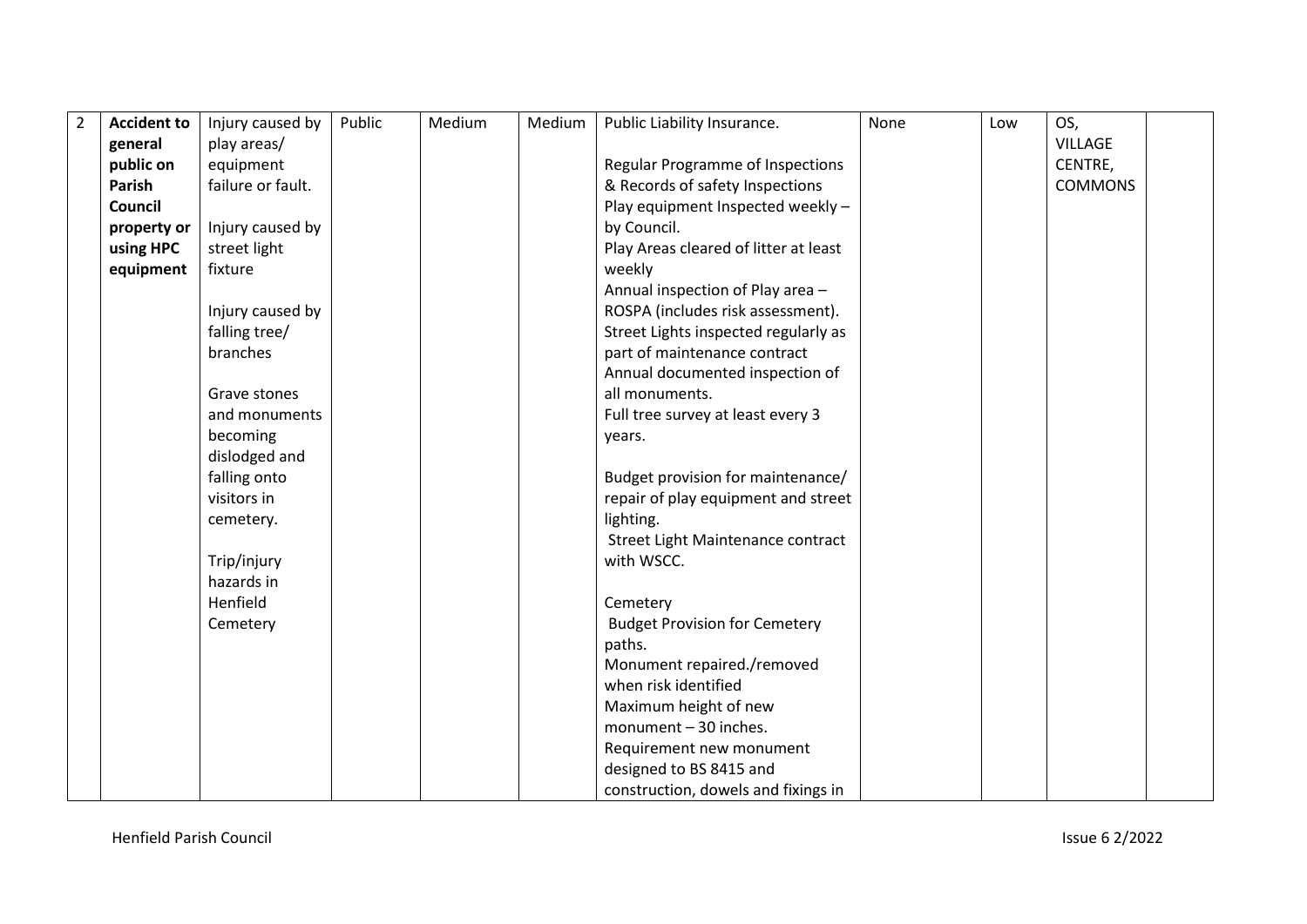|  |  |  | accordance with NAMM code of<br>working practice<br>Revised Instructions issued to<br>Undertakers in respect of grave<br>digging<br>Instructions issued to<br>$\bullet$<br>undertaker that excavation<br>covered when unattended |  |  |
|--|--|--|----------------------------------------------------------------------------------------------------------------------------------------------------------------------------------------------------------------------------------|--|--|
|  |  |  |                                                                                                                                                                                                                                  |  |  |
|  |  |  |                                                                                                                                                                                                                                  |  |  |
|  |  |  |                                                                                                                                                                                                                                  |  |  |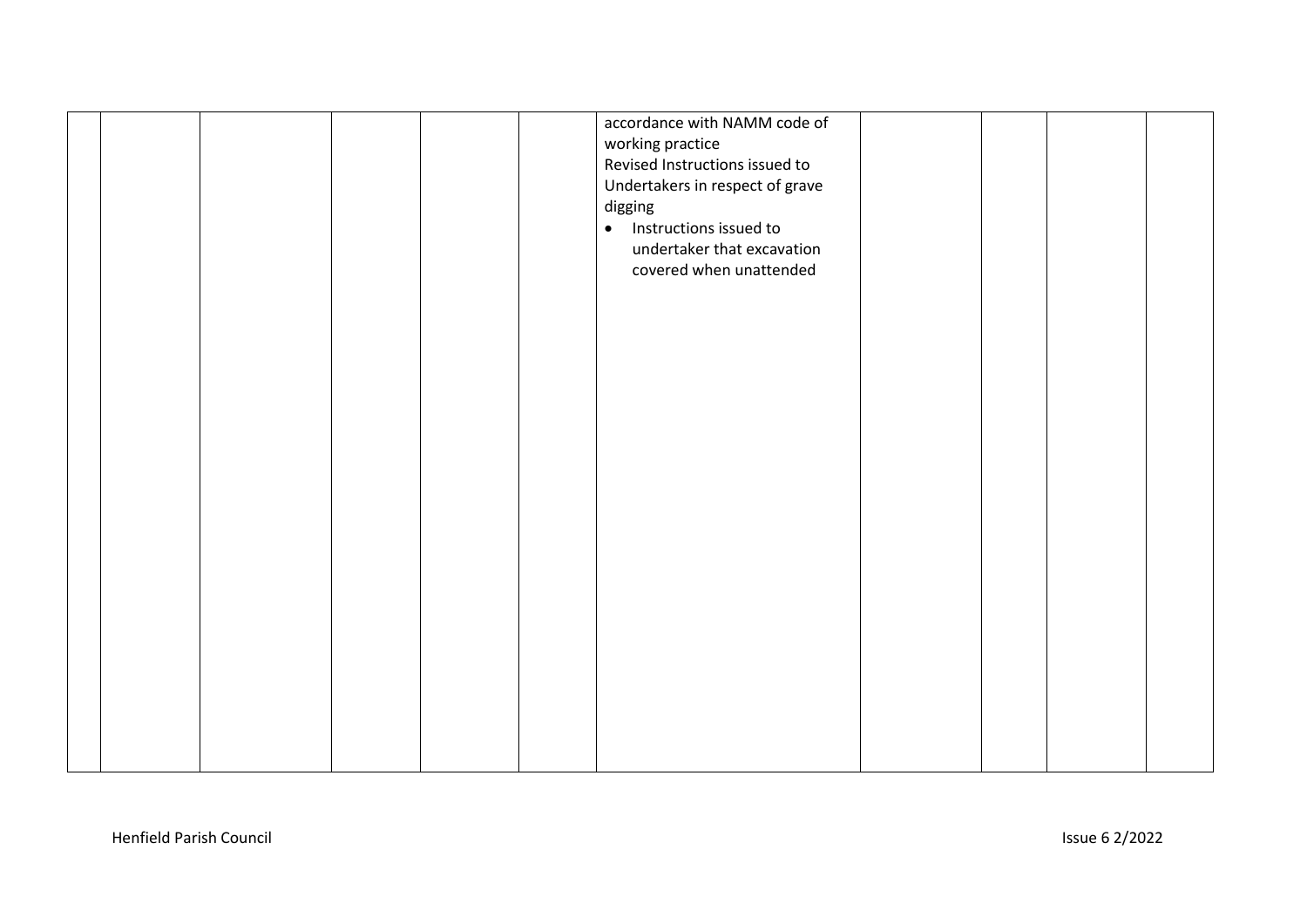| $\overline{3}$ | <b>Fire</b>         | Building fire at     | HPC staff,       | Low | High   | Parish office kept clear of                                  |                      | Low | ALL |  |
|----------------|---------------------|----------------------|------------------|-----|--------|--------------------------------------------------------------|----------------------|-----|-----|--|
|                |                     | <b>Henfield Hall</b> | <b>Members</b>   |     |        | inflammable objects                                          | <b>Henfield Hall</b> |     |     |  |
|                |                     |                      | of the           |     |        |                                                              | have                 |     |     |  |
|                |                     |                      | public           |     |        | No hazardous substances stored in                            | appointed a          |     |     |  |
|                |                     |                      | visiting         |     |        | parish office                                                | H&S rep              |     |     |  |
|                |                     |                      | <b>HPC</b>       |     |        |                                                              | and a meeting        |     |     |  |
|                |                     |                      | office           |     |        | HPC staff trained in fire evacuation                         | held with            |     |     |  |
|                |                     |                      |                  |     |        | procedures                                                   | Parish Office        |     |     |  |
|                |                     |                      |                  |     |        | HPC fire drill held annually                                 |                      |     |     |  |
|                |                     |                      |                  |     |        |                                                              | Parish office &      |     |     |  |
|                |                     |                      |                  |     |        | Fire evacuation instruction                                  | Museum fire          |     |     |  |
|                |                     |                      |                  |     |        | confirmed at all Parish meetings                             | drill held           |     |     |  |
|                |                     |                      |                  |     |        | where public is present                                      | 7/9/21               |     |     |  |
|                |                     |                      |                  |     |        |                                                              |                      |     |     |  |
| $\overline{a}$ | <b>Staff safety</b> | Aggressive           | <b>HPC</b> staff | Low | Medium | $\bullet$                                                    | None                 | Low | ALL |  |
|                |                     | behaviour/           |                  |     |        | Emergency alarm available<br>N.B. Office currently closed to |                      |     |     |  |
|                |                     | Violence from        | Museum           |     |        | the public                                                   |                      |     |     |  |
|                |                     | visitors to Parish   | Curators         |     |        | . Personal attack alarm issued<br>$\bullet$                  |                      |     |     |  |
|                |                     | Office/Museum        | &                |     |        | to Museum (linked to building                                |                      |     |     |  |
|                |                     |                      | Volunteer        |     |        | alarm).                                                      |                      |     |     |  |
|                |                     |                      | helpers          |     |        | Council hold employer liability<br>$\bullet$                 |                      |     |     |  |
|                |                     |                      |                  |     |        | insurance.                                                   |                      |     |     |  |
|                |                     |                      |                  |     |        | <b>CCTV</b> in Museum<br>$\bullet$                           |                      |     |     |  |
|                |                     |                      |                  |     |        |                                                              |                      |     |     |  |
|                |                     |                      |                  |     |        | Except during holidays/sickness<br>$\bullet$                 |                      |     |     |  |
|                |                     |                      |                  |     |        | office double manned when                                    |                      |     |     |  |
|                |                     |                      |                  |     |        | open to public.                                              |                      |     |     |  |
|                |                     |                      |                  |     |        | Saturday pm when Hall<br>$\bullet$                           |                      |     |     |  |
|                |                     |                      |                  |     |        | Manager unavailable -                                        |                      |     |     |  |
|                |                     |                      |                  |     |        | Museum double manned                                         |                      |     |     |  |
|                |                     |                      |                  |     |        |                                                              |                      |     |     |  |
|                |                     |                      |                  |     |        |                                                              |                      |     |     |  |